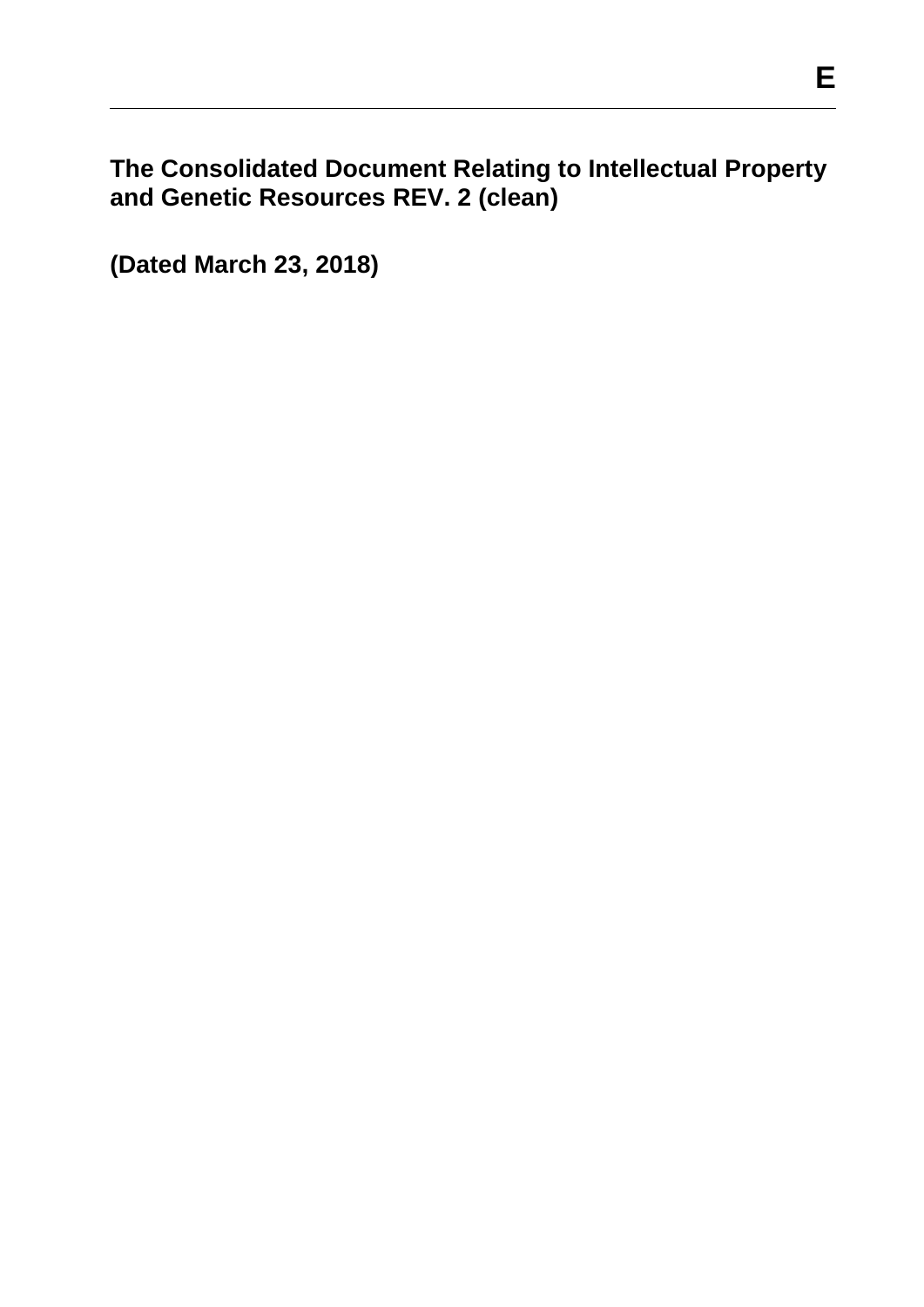#### **[PREAMBLE**

[Ensure [encourage] respect for [sovereign rights] [the rights] of [rightful holders, including] indigenous [people[s]] and local communities [as well as [people[s]] partially or entirely under occupation] over their genetic resources, and [traditional knowledge associated with genetic resources], including the principle of [prior informed consent and mutually agreed terms] and total and effective participation in accordance with international [agreements and] declarations[, in particular the UN Declaration on the Rights of Indigenous Peoples.

[Contribute to the prevention of misappropriation of genetic resources and [traditional knowledge associated with genetic resources.]]

ALT

[Contribute to the prevention of unauthorized use of genetic resources and [traditional knowledge associated with genetic resources.]]

[Minimize the erroneous granting of [IP] [patent] rights.]

[Reaffirming the important economic, scientific, cultural, and commercial value of genetic resources and [traditional knowledge associated with genetic resources].]

[Acknowledging the important contribution of the patent system to scientific research, scientific development, innovation and economic development.]

[Stressing the need for members to ensure the correct grant of patents for novel and nonobvious inventions related to genetic resources and [traditional knowledge associated with genetic resources].]

Encourage respect for indigenous [people[s]] and local communities.

[The [intellectual property] [patent] system [shall]/[should] provide certainty of rights for legitimate users and providers of genetic resources and/or [traditional knowledge associated with genetic resources].]

[Recognize the role the [intellectual property] [patent] system plays in promoting innovation, [transfer and dissemination of technology] to the mutual advantage of stakeholders, providers, holders and users of genetic resources and [/or] [traditional knowledge associated with genetic resources].]

[Promote [transparency and] dissemination of information.]

[A global and compulsory system creates a level playing field for industry and the commercial exploitation of [intellectual property] [patents], and also facilitates the possibilities [under Article 15(7) of the CBD] for the sharing of the benefits arising from the use of genetic resources.]

[Foster [patent] [industrial property] protection and the development of genetic resources and [traditional knowledge associated with genetic resources] and encourage international research leading to innovation.]

[The disclosure of the source would increase mutual trust among the various stakeholders involved in access and benefit sharing. All of these stakeholders may be providers and/or users of genetic resources and [traditional knowledge associated with genetic resources]. Accordingly, disclosing the source would build mutual trust in the North – South – relationship. Moreover, it would strengthen the mutual supportiveness between the access and benefit sharing system and the [intellectual property] [patent] system.]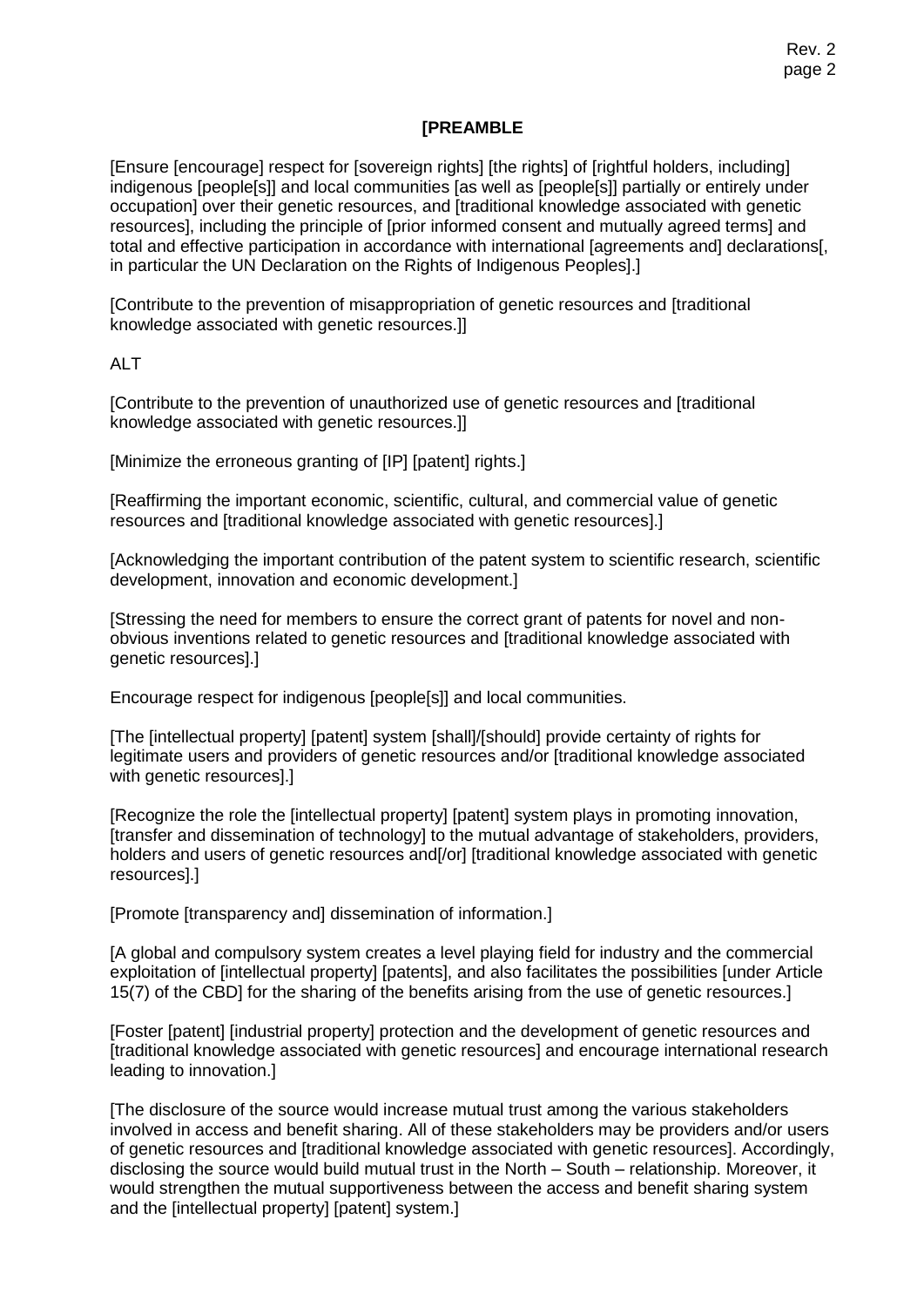[[Ensure] [recommend] that no [patents] [intellectual property] on life forms, including human beings, are granted.]

[Recognize that those accessing genetic resources and [traditional knowledge associated with genetic resources] in a country [shall]/[should], where required, comply with that country's national law providing protection for the genetic resources and [traditional knowledge associated with genetic resources].]

[[IP][Patent] offices [shall]/[should] have a mandatory requirement for disclosure, as elaborated in this international legal instrument, when patenting of genetic resources would cause harm to the interests of indigenous [people[s]] and local communities.]

[Reaffirm, in accordance with the Convention *on* Biological Diversity, the sovereign rights of States over their [natural] [biological] resources, and that the authority to determine access to genetic resources rests with the national governments and is subject to national legislation.]]

#### ALT

[Reaffirm, [in accordance] [consistent] with the Convention *on* Biological Diversity, the sovereign rights of States over [their] [natural] [biological] [genetic] resources [within their jurisdiction other than those associated with human beings], and that the authority to determine access to genetic resources rests with the national governments and is subject to national legislation.]]

[Recognizing that the [IP][patent] system, which protects inventions and fosters innovation, intersects with the CBD and has a role to play in protecting genetic resources and traditional knowledge associated with genetic resources.]

Ensure that patent offices have appropriate information available to them on genetic resources and traditional knowledge associated with genetic resources, which they need in order to make informed decisions, in terms of granting patents

Reaffirm the stability and predictability of correctly granted patent rights.

Recognize that the erroneous granting of patents can be effectively addressed by improving databases for storing information related to genetic resources and non-secret traditional knowledge associated with genetic resources, which can thus be used to search prior rights and reference materials not only in the procedures of examination, but also in the proceedings of a procedure of invalidation against granted patents.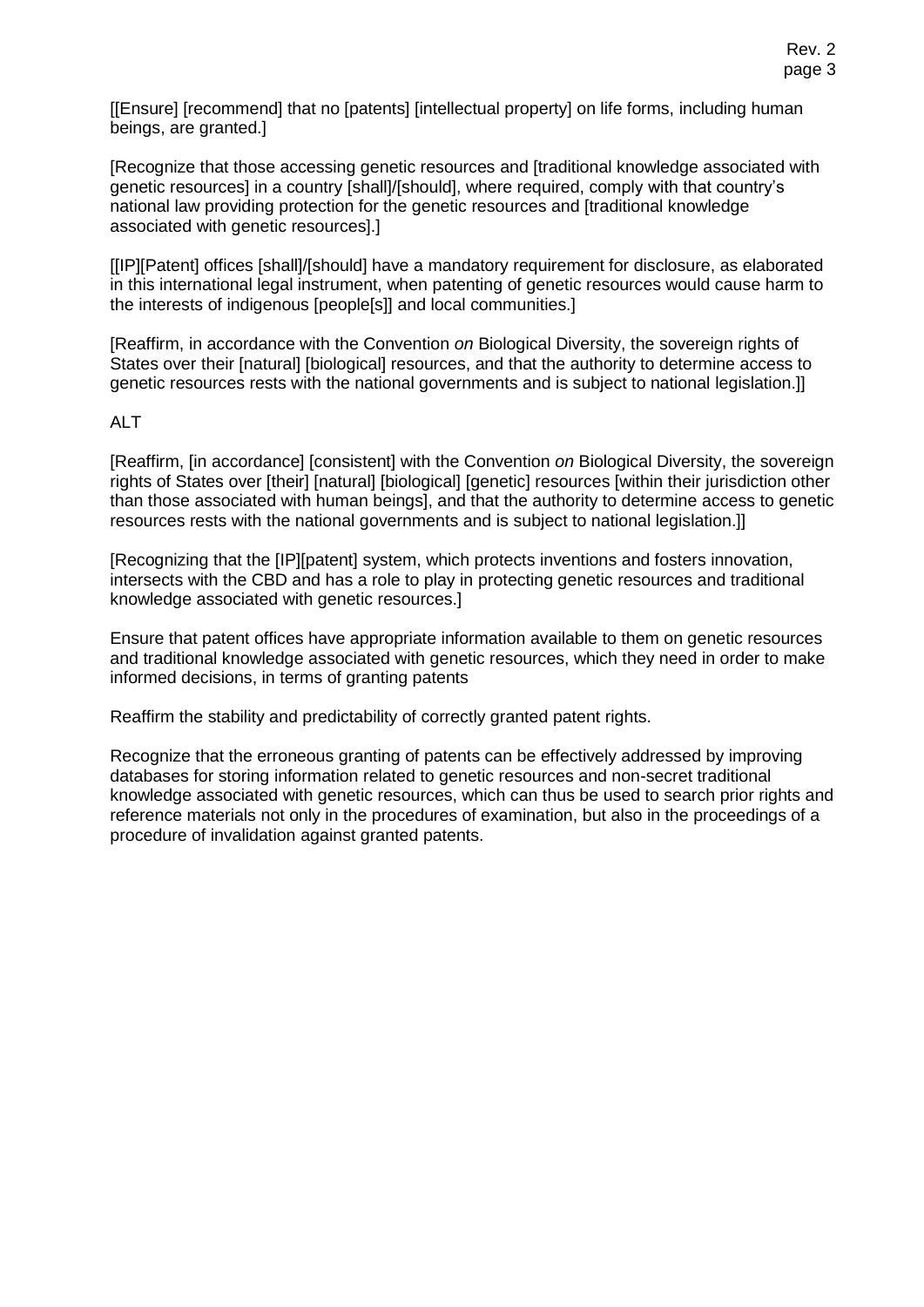#### **[ALTERNATIVE PREAMBLE**

*Acknowledging* the UN Declaration on the Rights of Indigenous Peoples.

*Recognizing* the principles of free and prior informed consent and mutually agreed terms in relation to accessing and utilization of genetic resources and traditional knowledge associated with genetic resources.

*Recognizing* the role of the IP system in contributing to the protection of genetic resources, and traditional knowledge associated with genetic resources, including preventing misappropriation.

*Ensuring* mutual supportiveness with international agreements relating to the protection of genetic resources and traditional knowledge associated with genetic resources, and those relating to IP.

*Promoting* transparency in the IP/Patent system in relation to genetic resources and traditional knowledge associated with genetic resources.

*Emphasizing* the the importance of IP/Patent Offices having access to the the appropriate information on genetic resources and traditional knowledge associated with genetic resources to prevent the erroneous granting of IP/patent rights.

*Recognizing* the role of databases for storing information related to genetic resources and non secret traditional knowledge associated with genetic resources, in preventing the erroneous granting of patents, pre and post grant.

*Reaffirming* the important economic, scientific, cultural, and commercial value of genetic resources and traditional knowledge associated with genetic resources.

*Reaffirming* the stability and predictability of granted patents.

*Recognizing and reaffirming* the role the IP system plays in promoting innovation, transfer and dissemination of knowledge and economic development, to the mutual advantage of stakeholders, providers, holders and users of genetic resources, and traditional knowledge associated with genetic resources.

*Emphasizing* that no [patents] [intellectual property] on life forms, including human beings, are to be granted.]

*Reaffirming*, (in accordance with the Convention *on* Biological Diversity,) the sovereign rights of States over their [natural] [biological] resources, and that the authority to determine access to genetic resources rests with the national governments and is subject to national legislation.]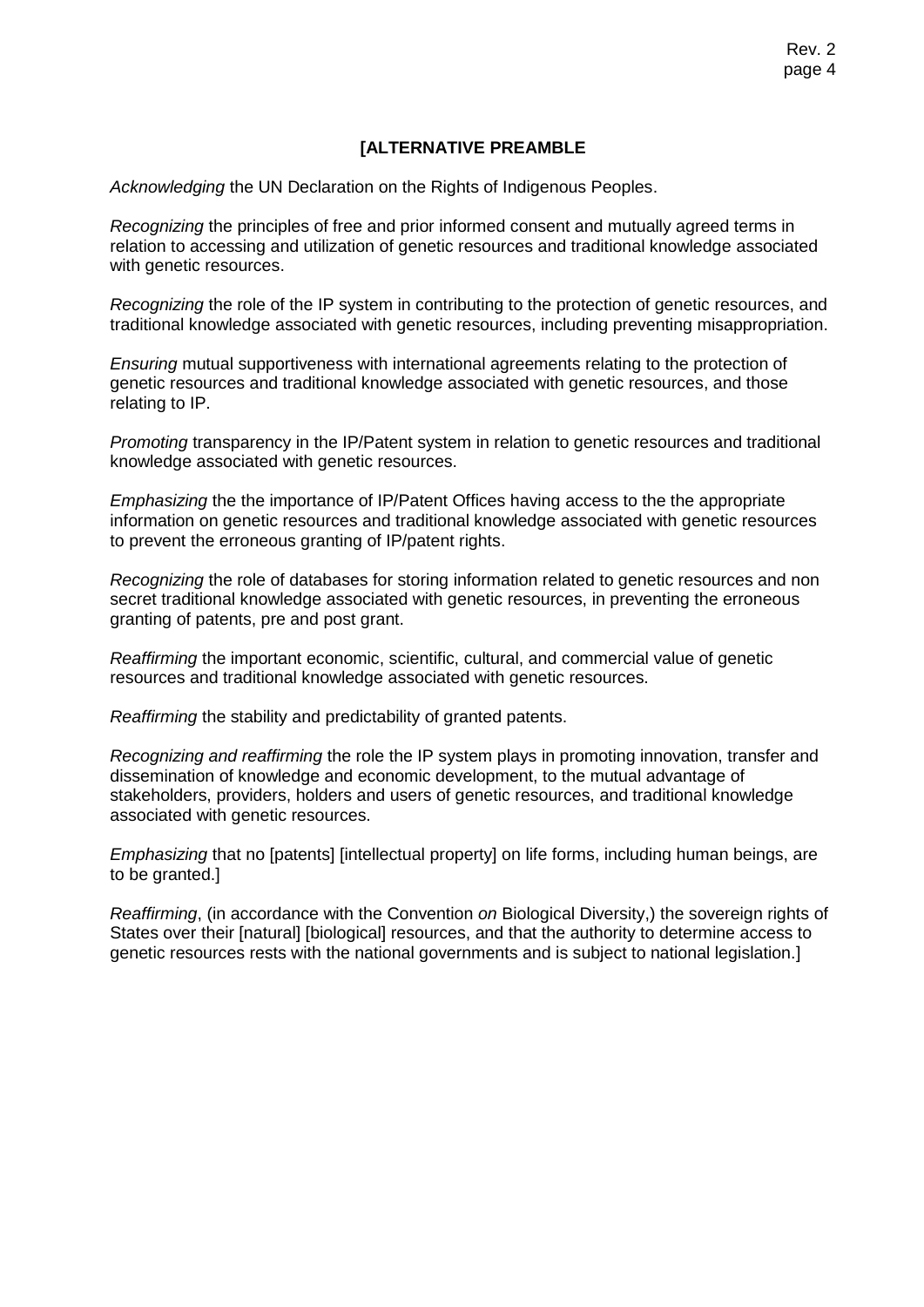#### **[ARTICLE 1] DEFINITIONS**

# **TERMS USED IN THE OPERATIVE ARTICLES**

#### **[Traditional Knowledge Associated with Genetic Resources**

# ALT 1

"Traditional knowledge associated with genetic resources" means knowledge which is dynamic and evolving, generated in a tradiional context, collectively preserved and transmitted from generation to generation including but is not limited to know-how, skills, innovations, practices and learning, [that subsist in] [that are associated with] genetic resources.]

#### ALT 2

"Traditional knowledge associated with genetic resources" means substantive knowledge of the properties and uses of genetic resources held by [rightful holders, including] indigenous [people[s]] and local communities [and which directly leads to a claimed [invention] [intellectual property]] [and where, but for the traditional knowledge, the invention would not have been made].]

#### ALT 3

"Traditional knowledge associated with genetic resources" means substantive knowledge of the properties and uses of genetic resources generated in a traditional context, collectively preserved and transmitted from generation to generation, held by [rightful holders, including] indigenous [people[s]] and local communities [and which directly leads to a claimed [invention] [intellectual property]] [and where, but for the traditional knowledge, the invention would not have been made].]

# **[Country of Origin**

"Country of origin" is the [first] country which possesses genetic resources in in-situ conditions.

ALT

"Country of origin" is the country which first possessed genetic resources in in-situ conditions and still possesses those genetic resources.]

# **[[Country Providing][Providing Country]**

"Country providing/Providing country" means, [[in accordance] [consistent] with Article 5 of the Nagoya Protocol on Access to Genetic Resources and the Fair and Equitable Sharing of Benefits Arising from their Utilization to the Convention on Biological Diversity], a [providing country][country providing] that is the country of origin [or that has acquired the genetic resources and/or that has accessed the traditional knowledge [in accordance] [consistent] with the [Convention on Biological Diversity].]]

# **[Erroneous Grant/Granting of Patents**

Erroneous grant/granting of patents means the granting of patent rights on inventions that are not novel, that are obvious, or that are not industrially applicable.]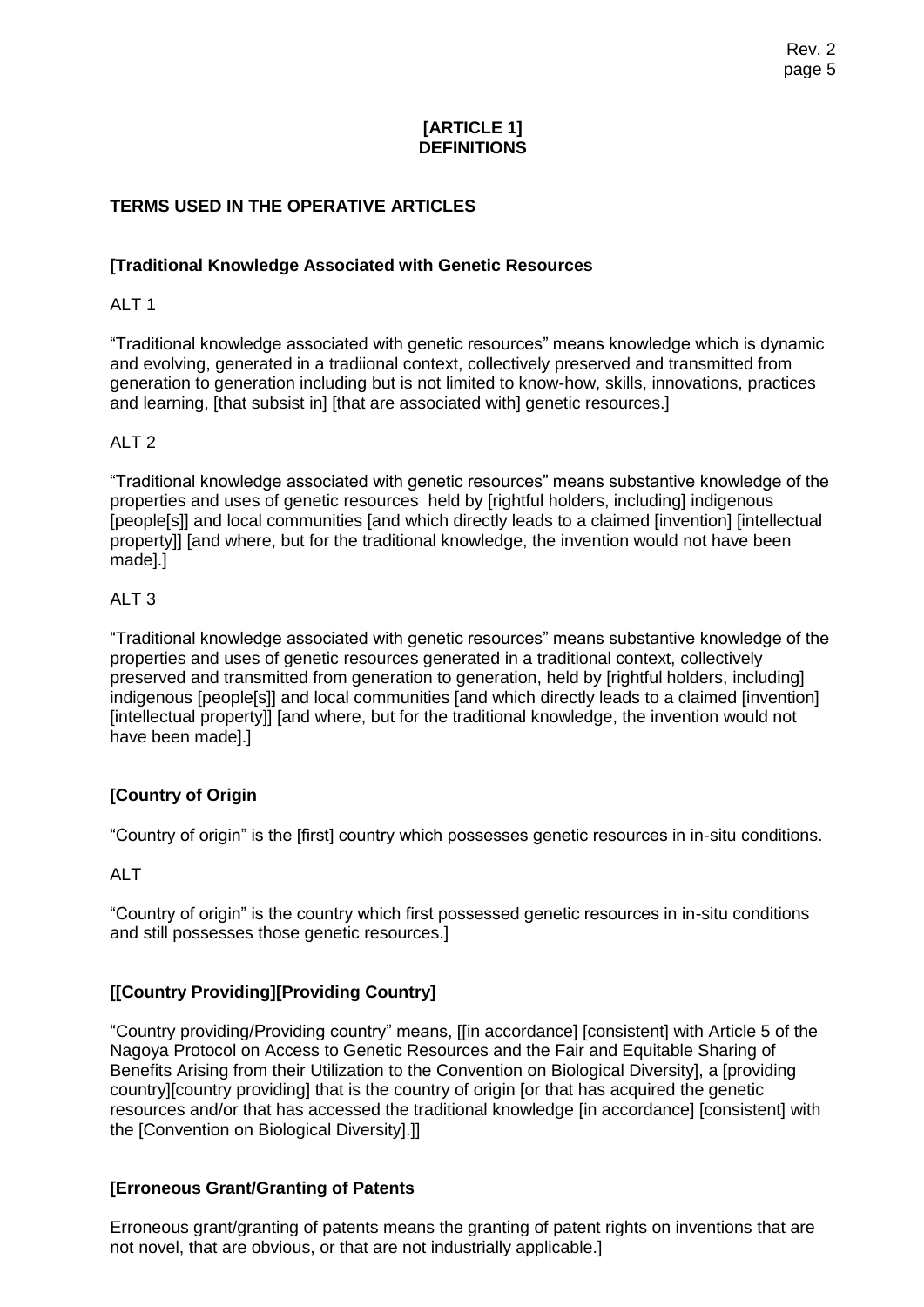# **[[Invention] Directly Based On**

# ALT 1

"[Invention] Directly based on" means that the [subject matter][invention] [must] make [immediate] use of the genetic resource, and depend on the specific properties of the resource of which the inventor [must] have had [physical] access.]

# ALT 2

"[Invention] Directly based on" means that the [invention] [must] make [immediate] use of the genetic resource, and the inventive concept must depend on the specific properties of the resource of which the inventor must have had physical access.]

#### **Genetic Material**

"Genetic material" means any material of plant, animal, microbial or other origin containing functional units of heredity.

### AI T

"Genetic material" means any material of plant, animal, or microbial origin containing functional units of heredity.

#### **Genetic Resources**

"Genetic resources" are genetic material of actual or potential value.

ALT

"Genetic resources" means any material of plant, animal, or microbial origin containing functional units of heredity of actual or potential value, and includes derivatives and genetic information thereof.

# **[Source**

#### ALT 1

"Source" refers to any source from which the applicant has acquired the genetic resource other than the country of origin, suh as a resource holder, research centre, [gene bank] [Budapest depository] or botanical garden.]

#### ALT 2

"Source" should be understood in its broadest sense possible:

(i) Primary sources, including in particular [Contracting Parties] [Countries] providing genetic resources, the Multilateral System of ITPGRFA, [patent owners, universities, farmers, and plant breeders,] indigenous and local communities; and

(ii) Secondary sources, including in particular ex-situ collections and [scientific literature].]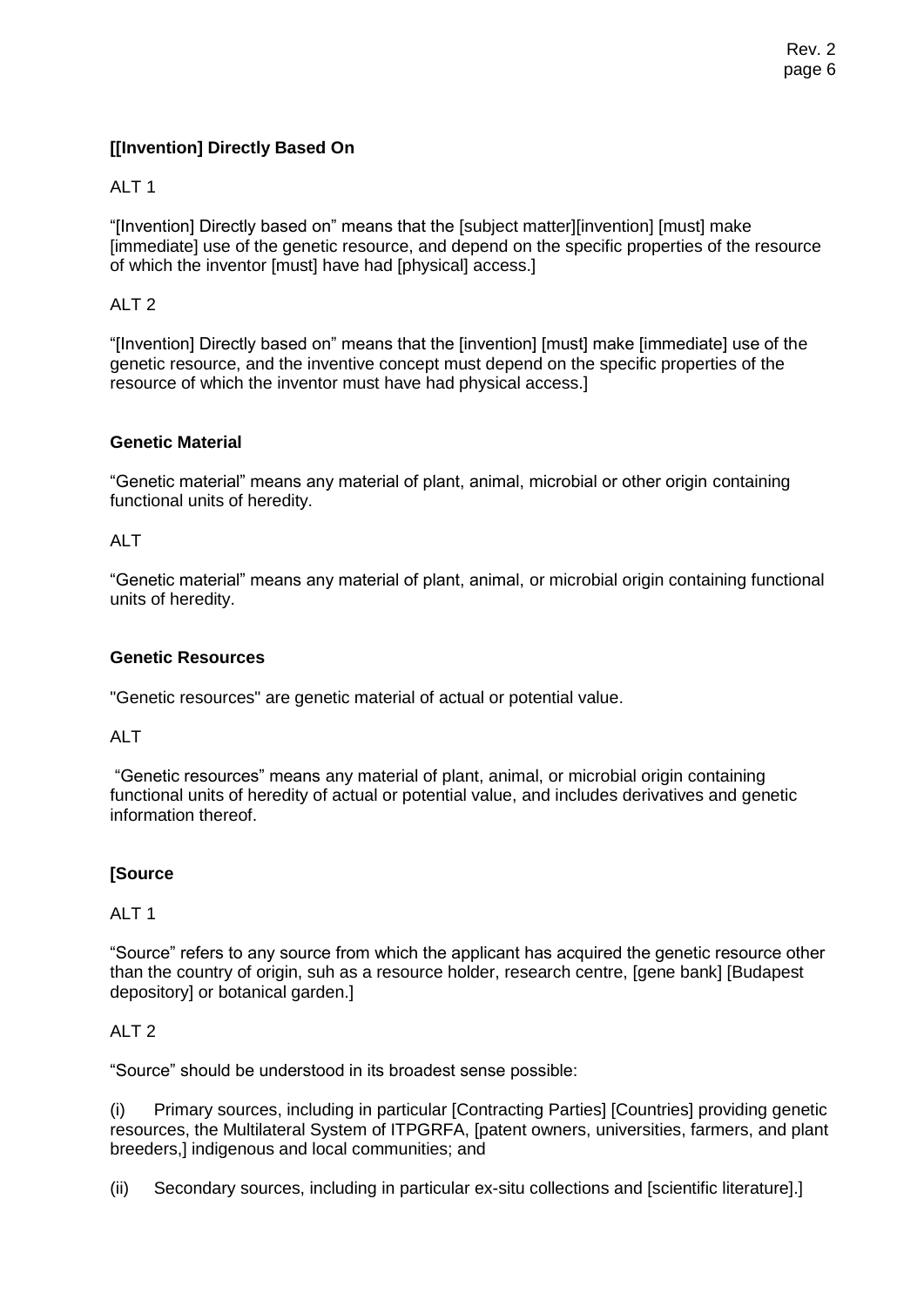# ALT 3

"Source" refers to any source from which the applicant has acquired the genetic resource other than the country of origin, such as a resource holder, research centre, [gene bank] [Budapest depository] or [botanical garden] or any other depository of genetic resources.]

# **[Utilization**

"Utilization" of genetic resources means to conduct research and development, [conservation, collection, characterization, among others,] [including commercialization] on the genetic and/or biochemical composition of genetic resources, and [traditional knowledge associated with genetic resources] [including through the application of biotechnology] [as defined in Article 2 of the Convention on Biological Diversity].]

#### AIT

["Utilization" of genetic resources means to conduct research and development [outside of the traditional uses by the knowledge holders] [including commercialization] on the genetic and/or biochemical composition of genetic resources and [traditional knowledge associated with genetic resources] [including through the application of biotechnology] [as defined in Article 2 of the Convention on Biological Diversity] [and to make a new product, or a new method of use or manufacturing of a product.]]]

#### **OTHER TERMS**

### **[Biotechnology**

"Biotechnology" [as defined in Article 2 of the Convention on Biological Diversity] means any technological application that uses biological systems, living organisms [or derivatives thereof], to make or modify products or processes for specific use.]

# **[Country Providing Genetic Resources**

["Country providing genetic resources" is the country supplying genetic resources collected from in-situ sources, including populations of both wild and domesticated species, [or taken from exsitu sources, ]which may or may not have originated in that country.]

#### ALT

["Country providing genetic resources" is the country that possesses the genetic resource and/or traditional knowledge in in situ conditions and that provides the genetic resource and/or traditional knowledge.]]

# **[Derivative**

"Derivative" means a naturally occurring biochemical compound resulting from the genetic expression or metabolism of biological or genetic resources[, even if it does not contain functional units of heredity].]

#### **In-Situ Conditions**

"In-situ conditions" means conditions where genetic resources exist within ecosystems and natural habitats, and, in the case of domesticated or cultivated species, in the surroundings where they have developed their distinctive properties [Article 2, CBD].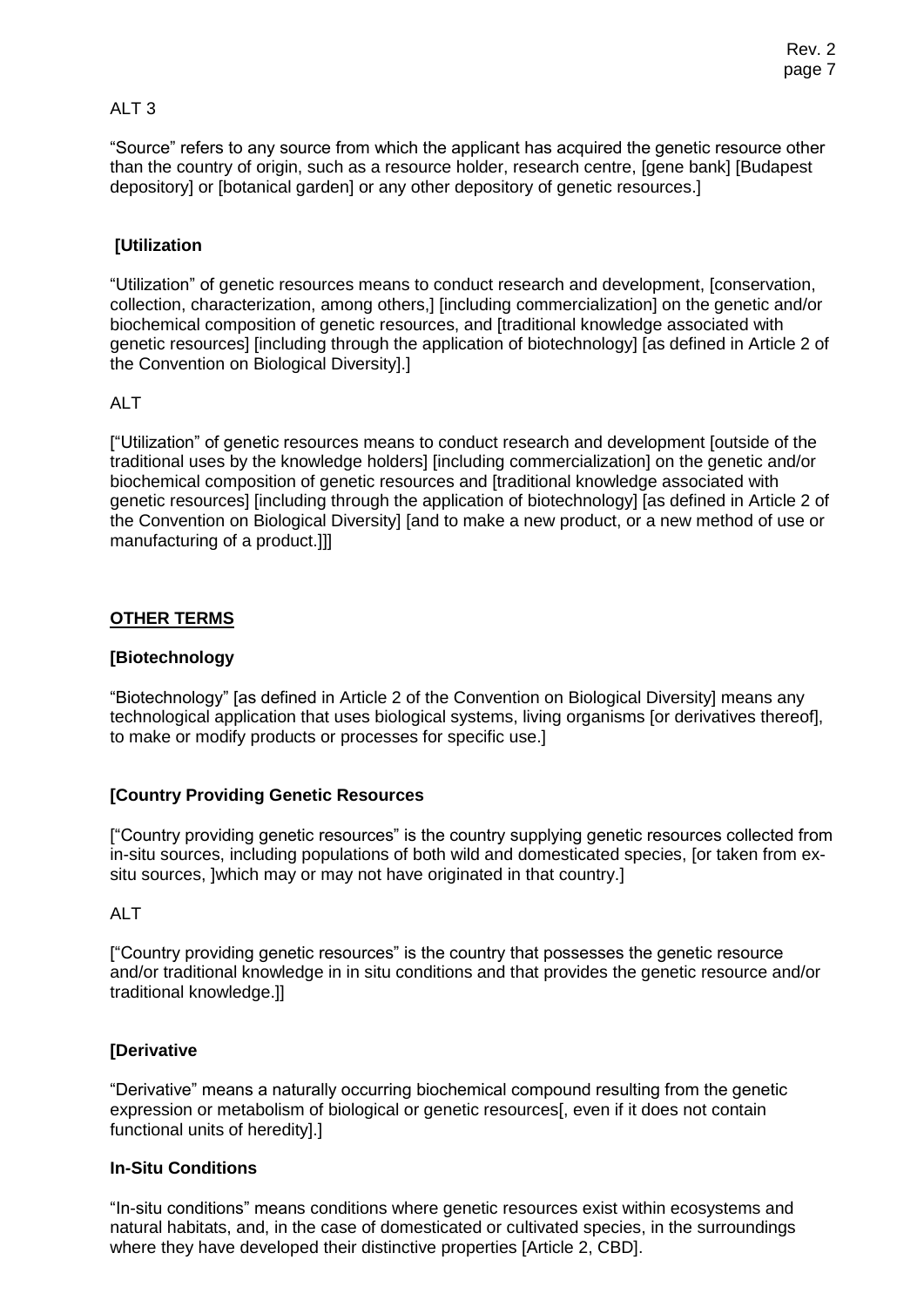### **Ex-Situ Conservation**

"Ex-situ conservation" means the conservation of components of biological diversity outside their natural habitats.

#### **[Misappropriation**

"Misappropriation" is the [acquisition] [utilization] of genetic resources [and] [or] [traditional knowledge associated with genetic resources] without the [free] [prior informed] consent of [those who are authorized to give [such] consent] [competent authority] to such [acquisition] [utilization], [in accordance with national legislation] [of the country of origin or providing country].]

#### AI T

j

["Misappropriation" is the use of genetic resources and/or [traditional knowledge associated with genetic resources] of another where the genetic resources or traditional knowledge has been acquired by the user from the holder through improper means or a breach of confidence which results in a violation of national law in a provider country. Use of genetic resources and [traditional knowledge associated with genetic resources] that has been acquired by lawful means, such as reading publications, purchase, independent discovery, reverse engineering and inadvertent disclosure resulting from the holders of genetic resources and [traditional knowledge associated with genetic resources] failure to take reasonable protective measures, is not misappropriation.]

# **[[Physical] Access**

"[Physical]/[Direct] access" to the genetic resource is its physical possession [or at least contact which is sufficient enough to identify the properties of the genetic resource relevant for the [invention] [intellectual property]].]

# **[Protected Genetic Resources**

"Protected genetic resources" means, genetic resources that are protected either pursuant to an intellectual property right or other legal right. Once intellectual property rights in a genetic resource expire, the genetic resource should be in the public domain and not treated as a protected genetic resource.]

# **[Source of Traditional Knowledge Associated with Genetic Resources**

"Source of Traditional Knowledge Associated with Genetic Resources" means any source from which the applicant has acquired the traditional knowledge associated with genetic resources, including indigenous and local communities, scientific literature, publicly accessible databases, and patent applications, and patent publications.  $^{1}$ ]

 $1$  This phrase does not appear verbatim in the document, but was introduced contemporaneously with the global deletion of "associated traditional knowledge" from the text. Upon reflection, it was felt that the Member State which introduced the phrase should have the opportunity to clarify its continuing relevance to the text.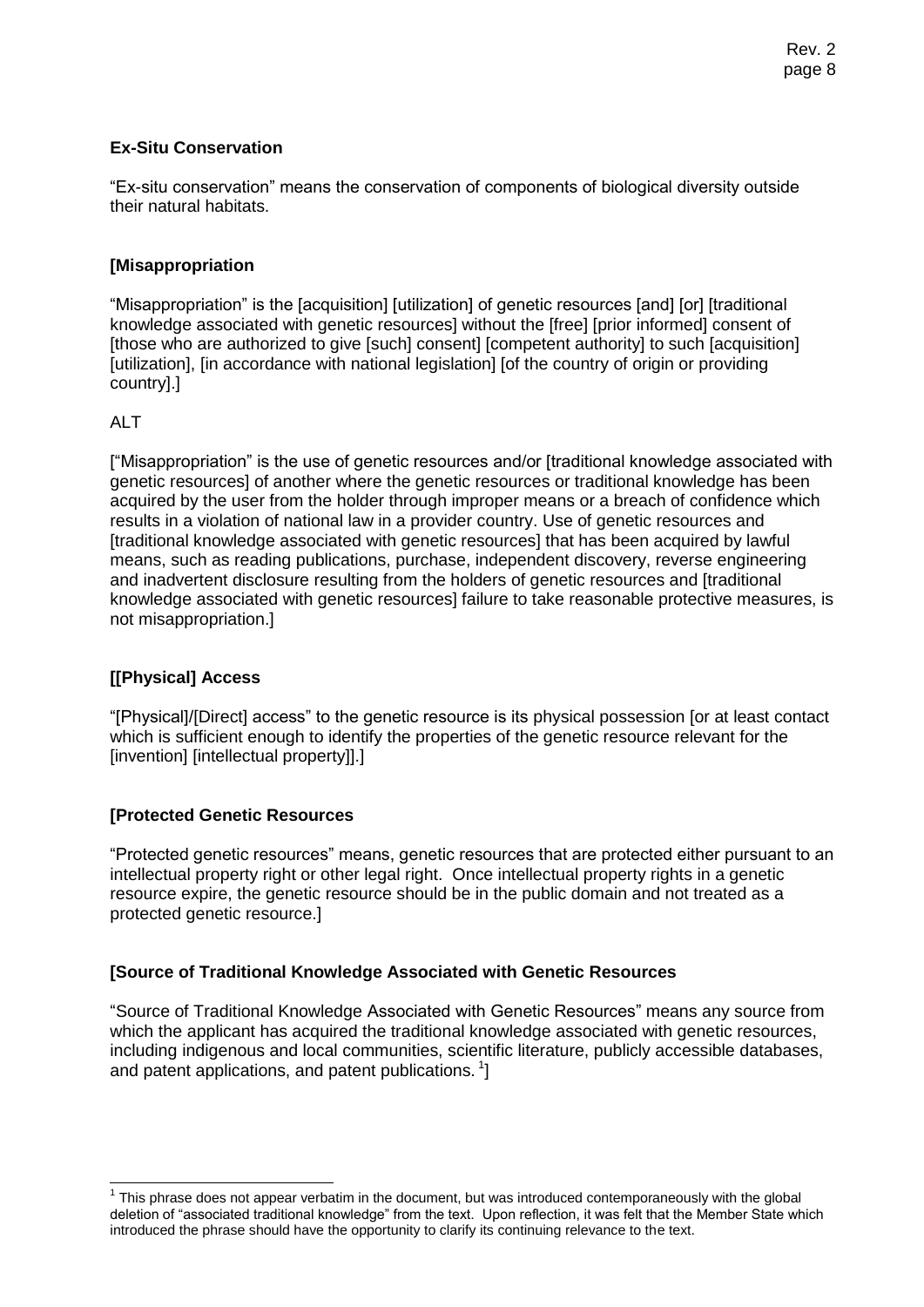# **[Unauthorized Use**

"Unauthorized use" is the acquisition of genetic resources, [traditional knowledge associated with genetic resources] without the consent of the competent authority in accordance with national legislation of the providing country.]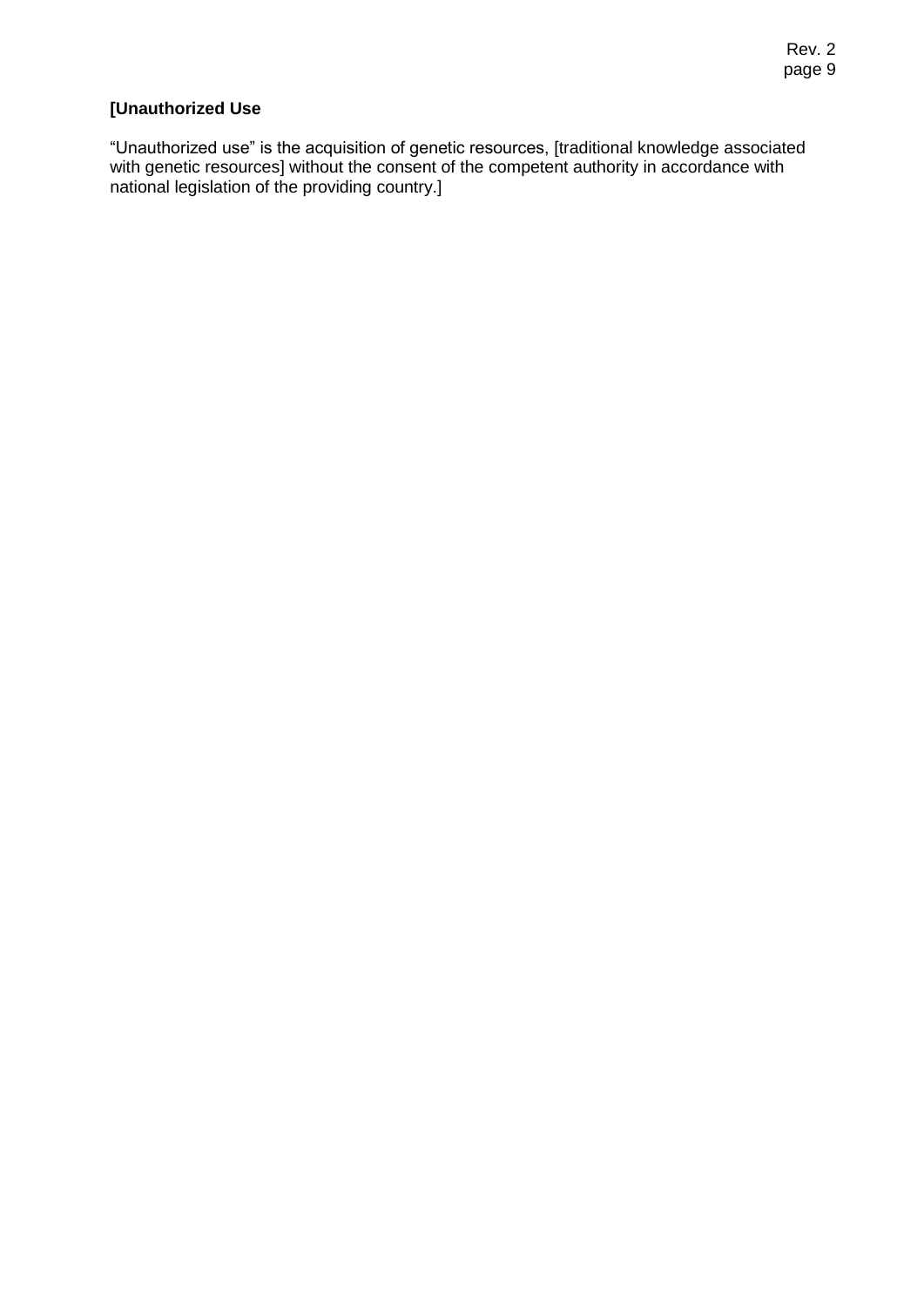# **[I. MANDATORY DISCLOSURE]**

# **[ARTICLE 2] [OBJECTIVE**

The objective of this instrument is to contribute to the protection of genetic resources and traditional knowledge associated with genetic resources within the [IP] [patent] system by:

(a) Ensuring mutual supportiveness with international agreements relating to the protection of genetic resources and/or traditional knowledge associated with genetic resources and those relating to IP;

(b) Enhancing transparency in the [IP][patent] system in relation to genetic resources and/or traditional knowledge associated with genetic resources; and

(c) Ensuring that [IP] [patent] offices have access to the appropriate information on genetic resources and traditional knowledge associated with genetic resources to prevent the erroneous granting of [IP] [patent] rights.]

# **[ARTICLE 3] [SUBJECT MATTER OF INSTRUMENT**

This instrument applies to genetic resources, and [traditional knowledge associated with genetic resources].]

# **[ARTICLE 4] [DISCLOSURE REQUIREMENT**

4.1 Where the [subject matter] [claimed invention] within a [IP] [patent] application [includes utilization of] [is directly based on] genetic resources and/or [traditional knowledge associated with genetic resources] each Member State [shall]/[should] require applicants to:

- (a) Disclose the [providing country that is the country of origin] [country of origin [and]] [or [if unknown],] source of the genetic resources, and/or [traditional knowledge associated with genetic resources.]
- (b) [If the source and/or [providing country that is the country of origin] [country of origin] is not known, a declaration to that effect.]

4.2 In accordance with national law, a Member State may require applicants to provide relevant information regarding compliance with ABS requirements, including PIC, [in particular from indigenous [people[s]] and local communities], where appropriate.]

ALT

4.2 The disclosure requirement of Paragraph 1 shall not include a requirement to provide relevant information regarding compliance with ABS requirements, including PIC.

4.3 The disclosure requirement [shall/should/may] [does] not place an obligation on the [IP] [patent] offices to verify the contents of the disclosure. [But [IP] [patent] offices [shall]/[should] provide guidance to [IP] [patent] applicants on how to meet the disclosure requirement.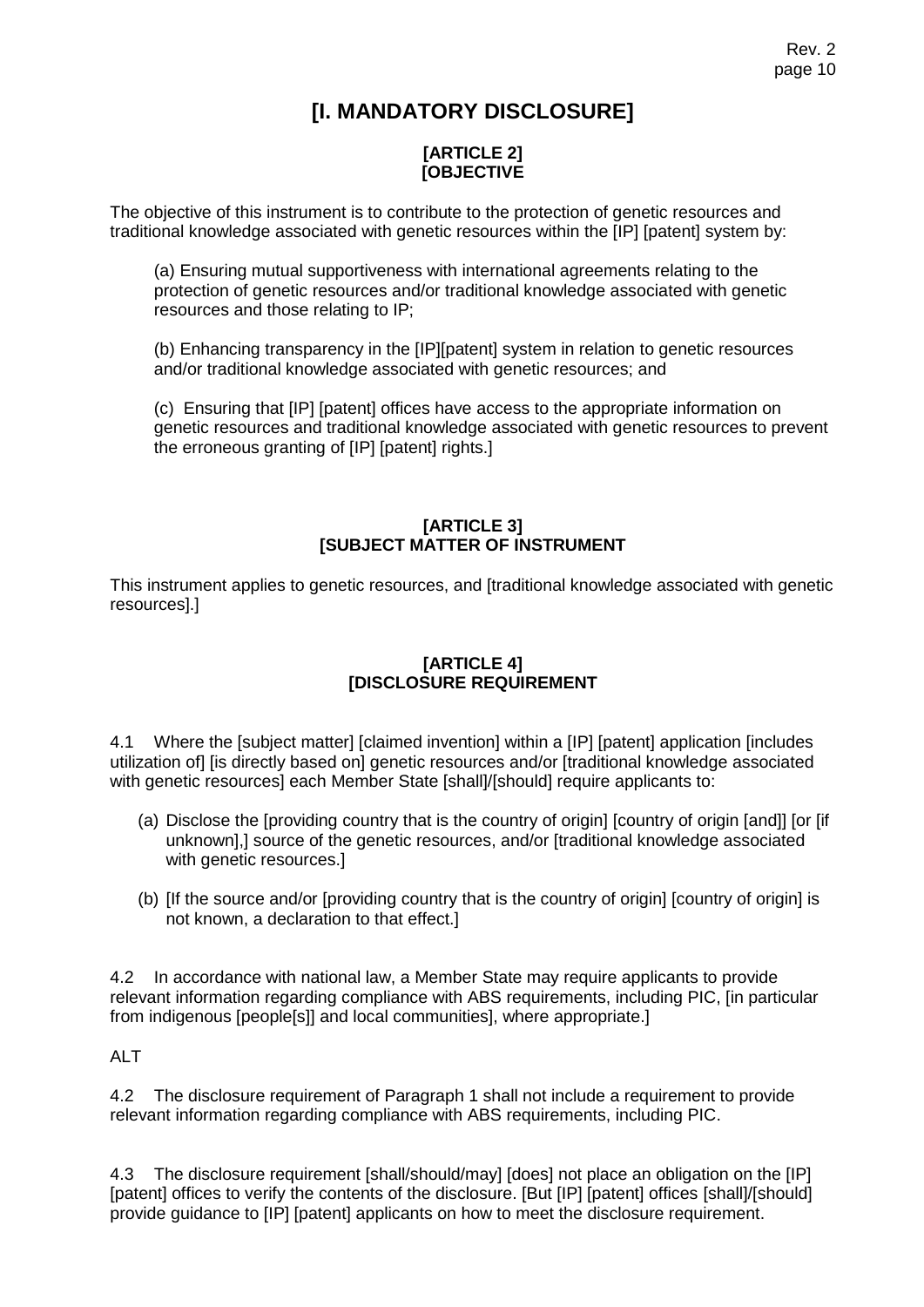4.4 Each [Member State][Party] [shall]/[should] make the information disclosed publicly available[, except for information considered confidential.<sup>2</sup>].

### **[ARTICLE 5] [EXCEPTIONS AND LIMITATIONS**

[In complying with the obligation set forth in Article 4, members may, in special cases, adopt justifiable exceptions and limitations necessary to protect the public interest, provided such justifiable exceptions and limitations do not unduly prejudice the implementation of this instrument, or mutual supportiveness with other instruments.]

[ALT

5.1 A [IP] [patent] disclosure requirement related to genetic resources and [traditional knowledge associated with genetic resources] [shall]/[should] not apply to the following:

(a) [All [human genetic resources] [genetic resources taken from humans] [including human pathogens];]

- (b) [Derivatives];
- (c) [Commodities];[/genetic resources when they are used as commodities];
- (d) [Traditional knowledge in the public domain];
- (e) [Genetic resources from areas beyond national jurisdictions [and economic zones]];

(f) [All genetic resources [acquired] [accessed] before [entry into force of the Convention on Biological Diversity] [before December 29<sup>th</sup> 1993]] [entry into force of the Nagoya Protocol on October 12, 2014]; and

(g) Genetic resources and traditional knowledge associated with genetic resources necessary to protect human, animal or plant life or health [including public health] or to avoid serious prejudice to the environment.

5.2 [[Member States]/[Parties] [shall]/[should] not impose the disclosure requirement in this instrument on [IP] [patent] applications filed [or having a priority date] before entry into force of this instrument[, subject to national laws that existed prior to this instrument].]]]

# **[ARTICLE 6] [SANCTIONS AND REMEDIES**

6.1 [Each [Member State] [Party] [shall]/[should] put in place appropriate, effective and proportionate legal and administrative measures to address non-compliance with the disclosure requirement of Article 4.

6.2 Such measures [should/shall/may] include pre and/or post grant measures.

AIT

 2 An alternative formulation from the Nagoya Protocol Art. 14(2) is "without prejudice to the protection of confidential information".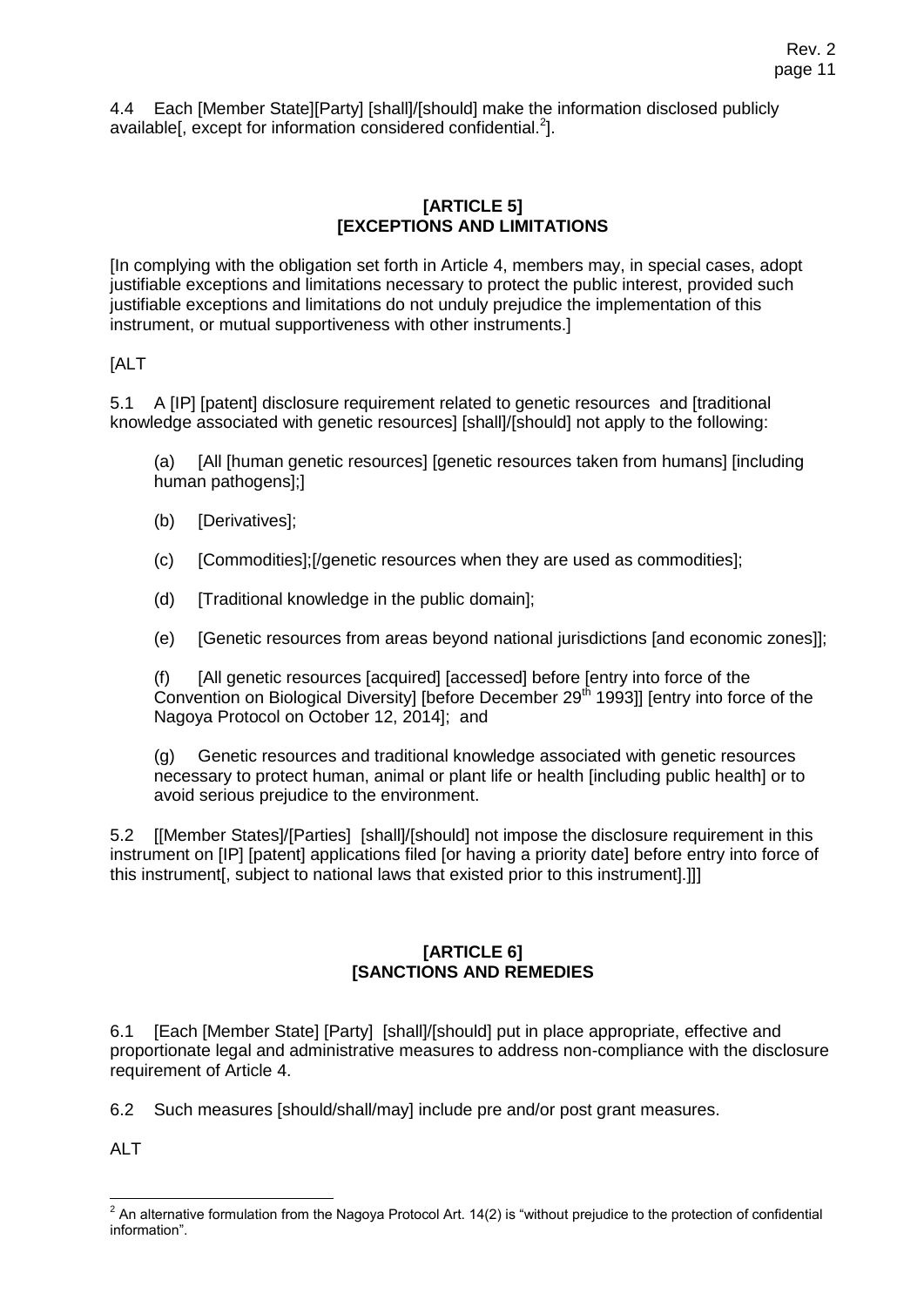6.2 Subject to national legislation, such measures [shall/should] [may] [include, inter alia] consist of:

- (a) Pre-Grant.
	- (i) Suspending further processing of [IP] [patent] applications until the disclosure requirements are met.
	- (ii) A [IP] [patent] office considering the application withdrawn [in accordance with national law].
	- (iii) Preventing or refusing to grant an [IP right] [patent].
	- (iv) Providing an opportunity for [IP] [patent] applicants to supplement the [IP] [patent] application with additional information to disclose the source or origin of any genetic resource or traditional knowledge used. Since such information is irrelevant to how to make and use the invention, there would be no impact upon the filing date of the application and no fee required for its submission after the filing date of the application.
- (b) [Post-Grant.
	- (i) Publication of judicial rulings regarding failure to disclose.
	- (ii) [Fines or adequate compensation for damages, including payment of royalties.]
	- (iii) Other measures [including revocation, restorative justice, and economic compensation for holders of genetic resources, and [traditional knowledge associated with genetic resources] including indigenous peoples and/or local communities] may be considered, in accordance with national law.]]

6.3 Revocation of [an IP right] [a patent] as a sanction for non-compliance with Article 4 may be provided under national law for willful or deliberate instances of refusal to comply, but only after the [IP right] [patent] holder has been offered the opportunity to reach a mutually satisfactory resolution with relevant parties, as defined under national law, and such negotiations have failed.

# ALT

6.3 Failure to fulfill the disclosure requirement [shall]/[should] not affect the validity or enforceability of granted [IP] [patent] rights.

6.4 [Member States]/ [Parties] [shall]/[should] put in place adequate dispute resolution mechanisms.]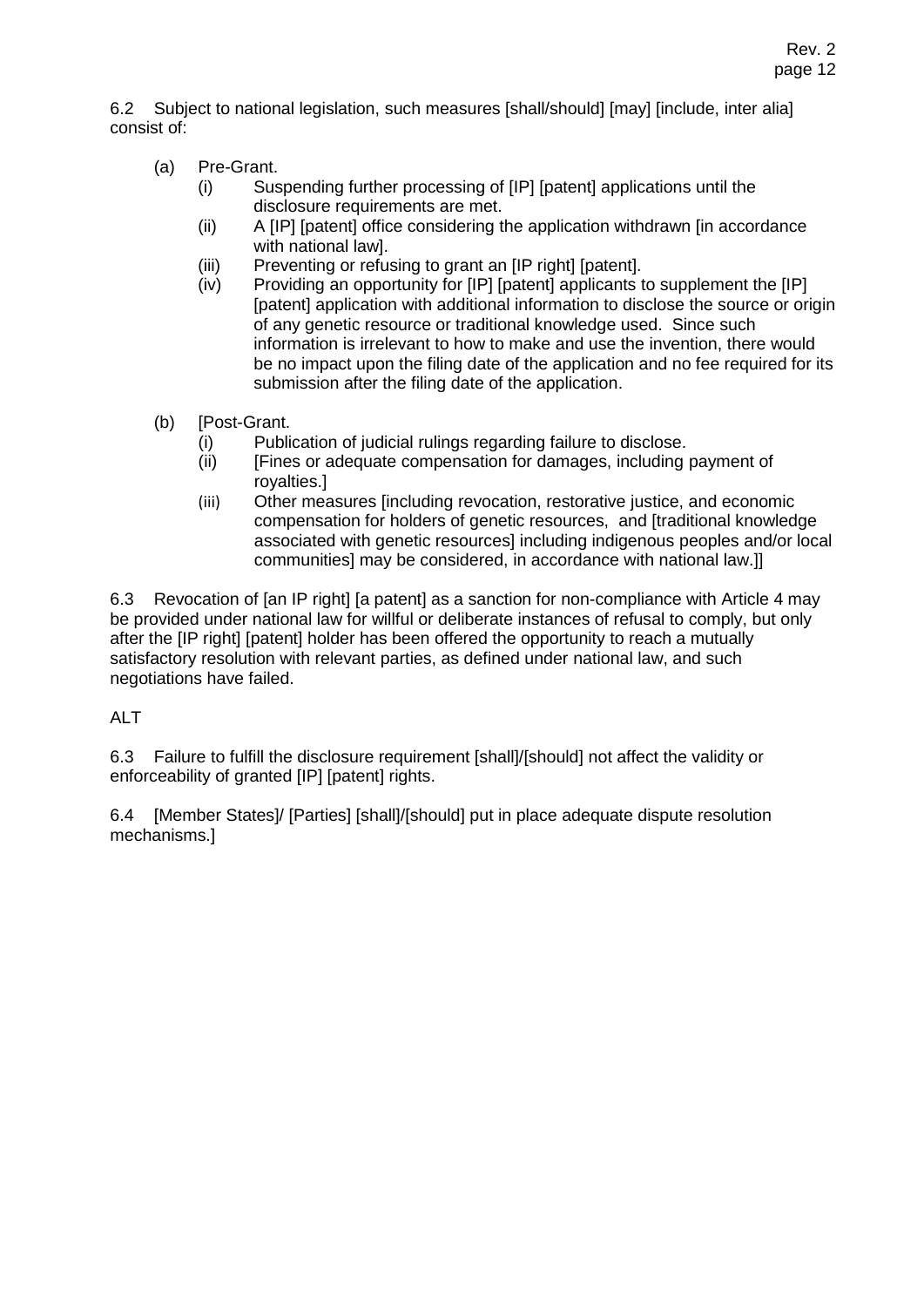# **[II. ALTERNATIVES TO ARTICLES 2-6 DEFENSIVE MEASURES**

#### **ALT [ARTICLE 2] [OBJECTIVE**

The objective of this instrument is to prevent the grant of patent rights on inventions that are not novel, non-obvious, and industrially applicable.

ALT

The objectives of this instrument are to:

(a) prevent patents from being granted erroneously for inventions that are not novel or inventive with regard to genetic resources and traditional knowledge associated with genetic resources, which could protect Indigenous peoples and local communities from the limitations of the traditional use of genetic resources and their traditional knowledge associated with genetic resources that might result from the erroneous patenting thereof;

(b) ensure that patent offices have the appropriate available information on genetic resources and traditional knowledge associated resources needed to make informed decisions and granting patents; and preserve a rich and accessible public domain in order to foster creativity and innovation.]

#### **ALT [ARTICLE 3] [SUBJECT MATTER OF INSTRUMENT**

This instrument [shall]/[should] apply to patent applications for inventions directly based on genetic resources and traditional knowledge associated with genetic resources.]

#### **ALT [ARTICLE 4] [DISCLOSURE**

4.1 Patent applicants may only be required to state where the genetic resource can be obtained if that location is necessary for a person skilled in the art to carry out the invention. Therefore no disclosure requirements can be imposed upon patent applicants or patentees for patents related to genetic resources and [traditional knowledge associated with genetic resources], for reasons other than those related to novelty, inventive step, industrial applicability or enablement.]

4.2 [Where the subject matter of an invention is made using genetic resources obtained from an entity having a legal right over the genetic resource [(including a patent owner)], that entity may in the permit agreement or license granting the applicant access to the genetic resource or the right to use the genetic resource, require a patent applicant to:

(a) include within a specification of any patent application and any patent issuing thereon a statement specifying that the invention was made using the genetic resource and other relevant information, and

(b) obtain consent for uses not encompassed within the permit agreement or license.]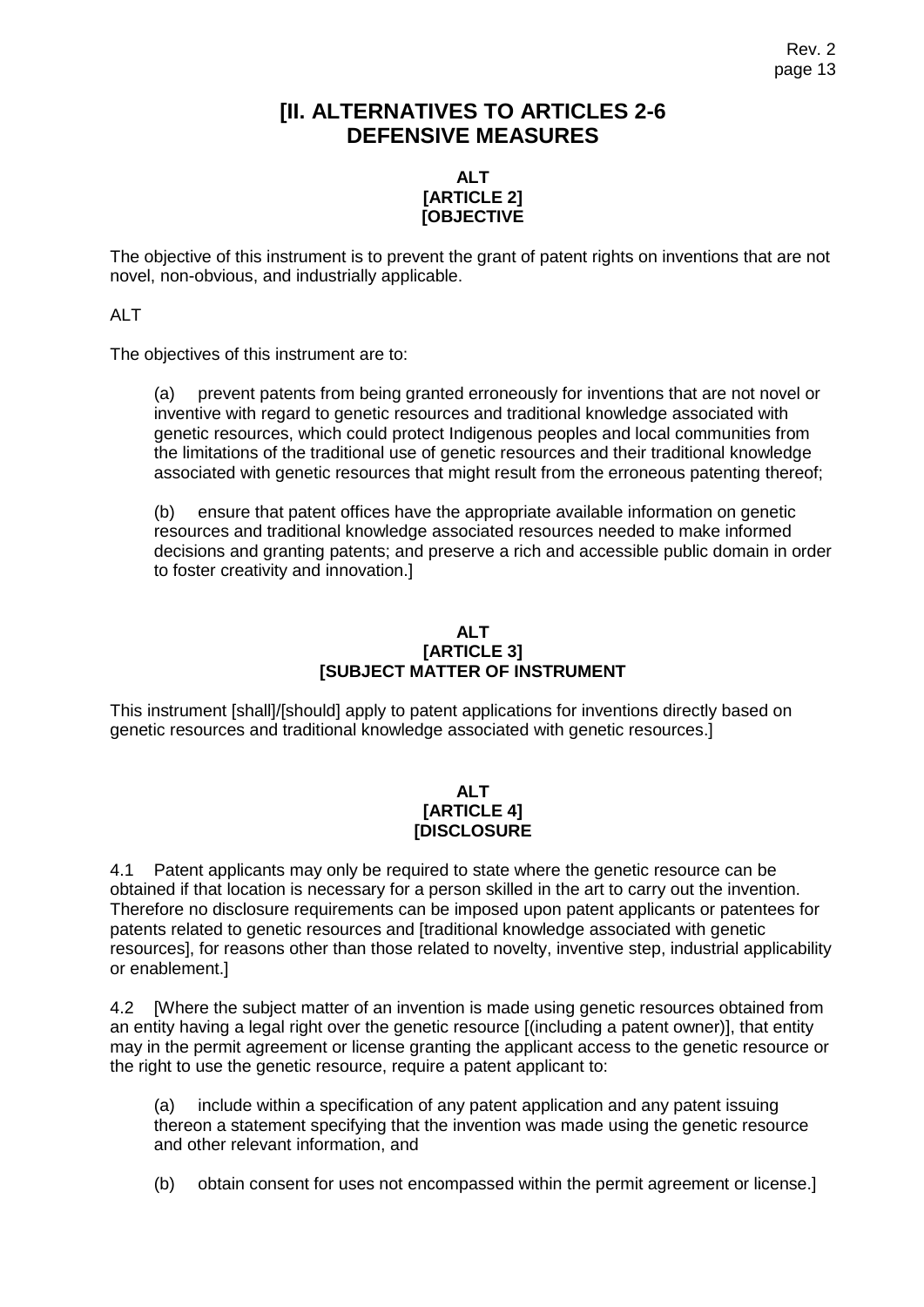4.3 [Patent offices [shall]/[should] publish the entire disclosure of the patent on the Internet, on the date of the patent grant and [shall]/[should] also strive to make the contents of the patent application publicly accessible over the Internet.]

4.4 [Where access to a genetic resource or [traditional knowledge associated with genetic resources] is not necessary to make or use the invention, information regarding the source or origin of genetic resource or the [traditional knowledge associated with the genetic resource] can be provided at any time after the filing date of the application and without payment of a fee.]

4.5 The disclosure of the geographic location where the genetic material was obtained [shall]/[should]/[may][does] not place an obligation on the patent office to verify the contents of the disclosure. But patent offices [shall]/[should] provide guidance to patent applicants on how to meet the disclosure requirement as well as an opportunity for applicants or patentees to correct any disclosures that are erroneous or incorrect.

4.6 Failure to examine a patent application in a timely manner shall result in an adjustment of the term of the granted patent to compensate the patentee for administrative delays.]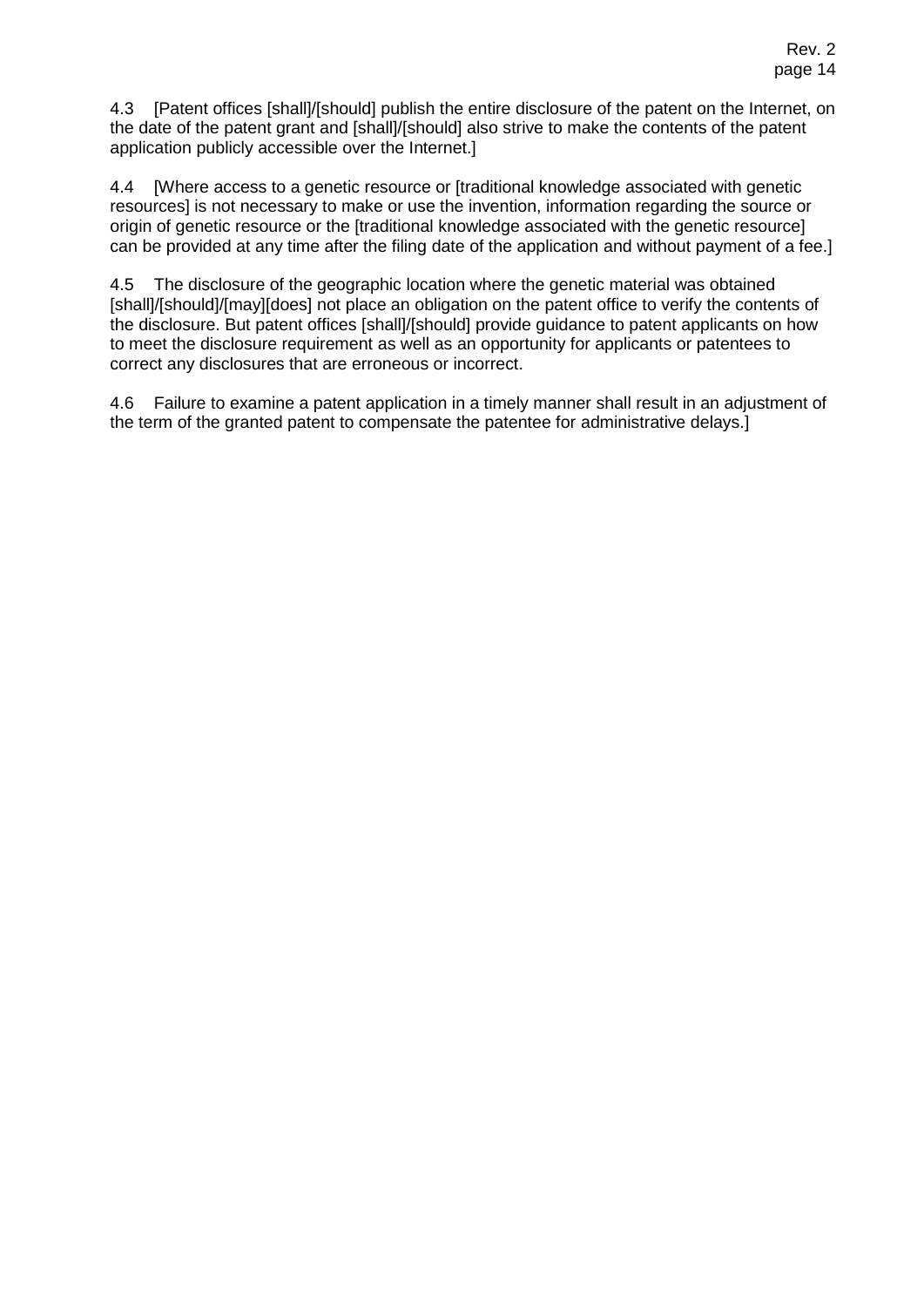# **[III. COMPLEMENTARY MEASURES]**

### **[ARTICLE 7] [DUE DILIGENCE**

[Member States]/[Parties] [shall]/[should] encourage or establish a fair and reasonable due diligence system to ascertain that [protected] genetic resources have been accessed in accordance with [applicable] [access and benefit sharing] legislation or regulatory requirements.

- (a) A database [shall]/[should] be used as a mechanism to allow monitoring of compliance with these due diligence requirements in accordance with national law. However, [member states]/[parties] [shall]/[should] not be obliged to establish such databases.
- (b) Such databases [shall]/[should] be accessible to potential patent licensees [and potential investors] to confirm lawful chain of title of [protected] genetic resources upon which a patent is based.]]

#### **[ARTICLE 8] [[PREVENTION OF THE [ERRONEOUS] <sup>3</sup> GRANT OF PATENTS AND VOLUNTARY CODES OF CONDUCT**

- 8.1 [Member States]/[Parties] [shall]/[should]:
	- a. Provide legal, policy or administrative measures, as appropriate and in accordance with national law, to prevent patents from being granted [erroneously] with regard to claimed inventions that include genetic resources and [traditional knowledge associated with genetic resources] where, under national law, those genetic resources and [traditional knowledge associated with genetic resources]:
	- (i) anticipate a claimed invention (no novelty); or
	- (ii) obviate a claimed invention (obvious or no inventive step).
	- b. Provide legal, policy or administrative measures, as appropriate and in accordance with national law, to allow third parties to dispute the validity of a patent, by submitting prior art, with regard to inventions that include genetic resources and [traditional knowledge associated with genetic resources].
	- c. [Encourage, as appropriate, the development and use of voluntary codes of conduct and guidelines for users regarding the protection of genetic resources and [traditional knowledge associated with genetic resources].]
	- d. Facilitate, as appropriate, the creation, exchange, dissemination of, and access to, databases containing [information associated with] genetic resources and [traditional knowledge associated with genetic resources] for use by patent offices.]

[8.2 As a complement to the disclosure obligation provided for in Article 4, and in the implementation of this instrument, the Contracting State may consider the use of databases on traditional knowledge and genetic resources in accordance with its needs, priorities, and safeguards as may be required under national laws and special circumstances.]

A Member State requested to change this title to "Protection of the Demand of the Patents". However, the 3 A Member State requested to change this title to "Protection of the Demand of the Patents". However, the facilitators do not understand the meaning of this proposal and request clarification before such a change is made.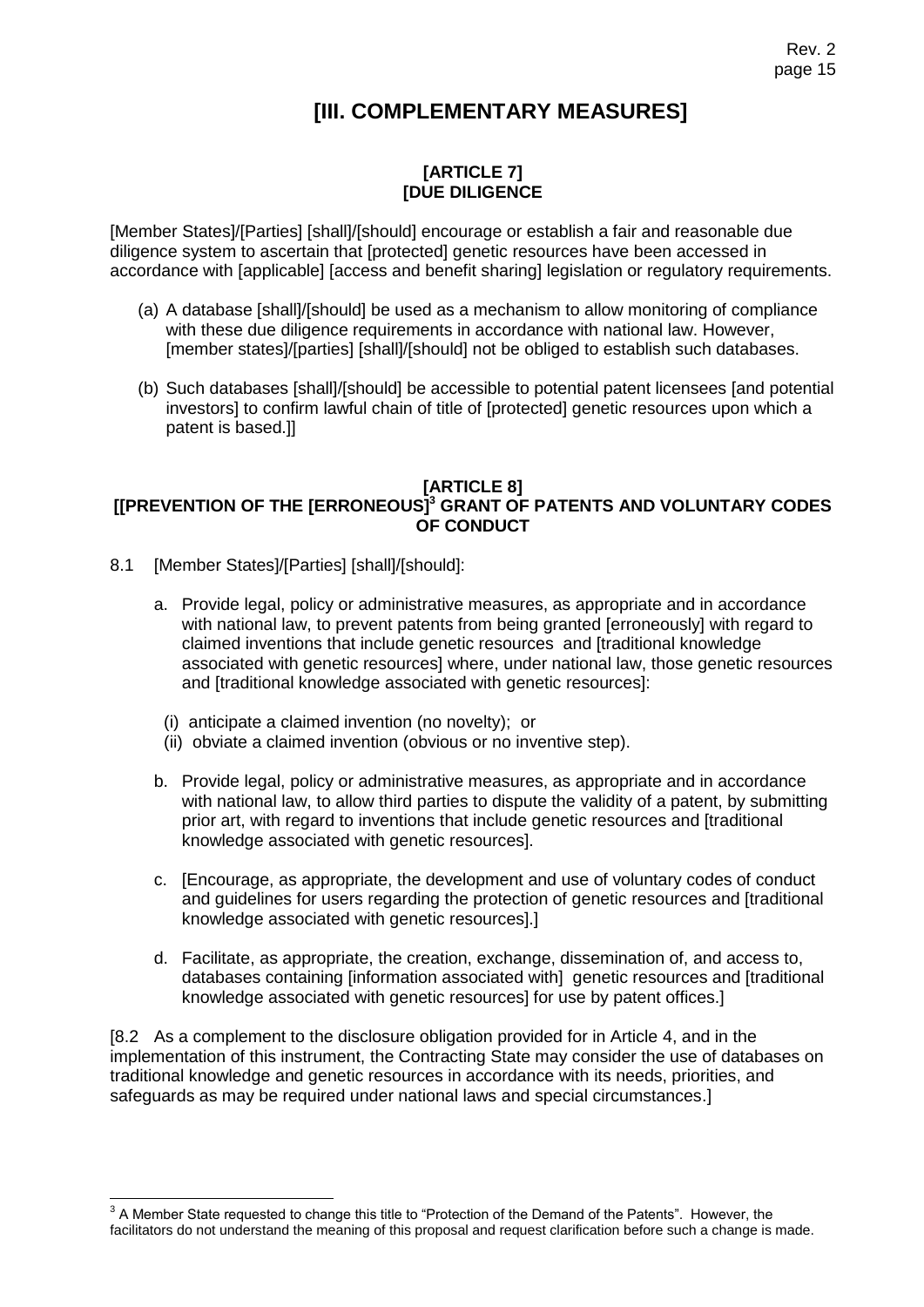#### Database Search Systems

8.3 Members are encouraged to facilitate the establishment of databases [information associated with] of genetic resources and [traditional knowledge associated with genetic resources] for the purposes of search and examination of patent applications, in consultation with relevant stakeholders and taking into account their national circumstances, as well as the following considerations:

(a) With a view towards interoperability, databases [shall]/[should] comply with minimum standards and structure of content.

(b) Appropriate safeguards [such as filters] [shall]/[should] be developed in accordance with national law.

(c) These databases will be accessible to patent offices [and other approved users].

#### WIPO Portal Site

8.4 [Member States]/[Parties] [shall]/[should] establish a database search system (the WIPO Portal) that links databases of WIPO members that contain information on genetic resources and non-secret [traditional knowledge associated with genetic resources] within their territory. The WIPO portal site will enable an examiner [and the public] to directly access and retrieve data from national databases. The WIPO Portal will also include appropriate safeguards [such as filters].]

8.5 [Member States]/[Parties] should provide effective, legal, policy or administrative measures, as appropriate and in accordance with national law, to implement and administer the WIPO portal.]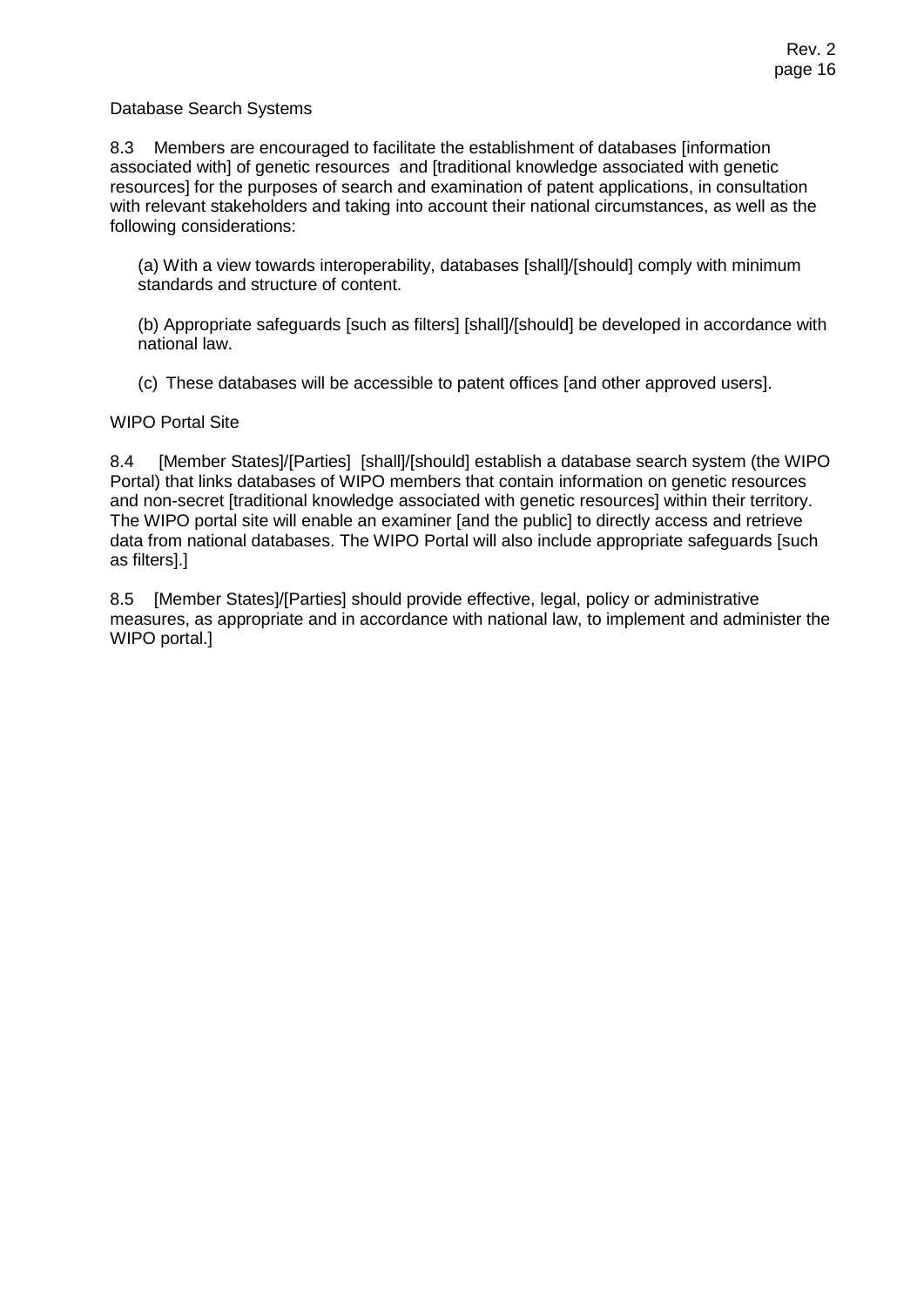# **[IV. FINAL PROVISIONS]**

#### **[ARTICLE 9] [PREVENTIVE MEASURES FOR PROTECTION**

[Genetic resources as found in nature or isolated therefrom [shall]/[should] not be considered as [inventions] [IP] and therefore no [IP] [patent] rights [shall]/[should] be granted.]]

#### **[ARTICLE 10] RELATIONSHIP WITH INTERNATIONAL AGREEMENTS**

10.1 This instrument [shall]/[should] establish a mutually supportive relationship [between [intellectual property] [patent] rights [directly based on] [involving] [the utilization of] genetic resources and [traditional knowledge associated with genetic resources] and] [with] relevant [existing] international agreements and treaties.

ALT

10.1 [This instrument should be consistent with international IP agreements. Members recognize the coherent relationships between policies that promote the granting of patents involving the utilization of genetic resources and/or [traditional knowledge associated with genetic resources] and policies that promote the conservation of biological diversity, promote access to genetic resources, and the sharing of the benefits of such genetic resources.]

10.2 [This instrument [shall]/[should] complement and is not intended to modify other agreements on related subject matter, and [shall]/[should] support in particular, [the Universal Declaration on Human Rights, and] Article 31 of the UN Declaration on the Rights of Indigenous Peoples.]

10.3 [No provision in this instrument shall be interpreted as harming, or being to the detriment of the rights of indigenous people enshrined in the United Nations declaration on the rights of indigenous people. In the case of a conflict of laws, the rights of indigenous people enshrined in such declaration shall prevail and any interpretation shall be guided by the provisions of such declaration.]]

[10.4 The [PCT] and [PLT] [shall]/[should] be amended to [include] [enable Parties to the [PCT] and [PLT] to provide for in their national legislation] a mandatory disclosure requirement of the origin and source of the genetic resources and [traditional knowledge associated with genetic resources]. [The amendments [shall]/[should] also include requiring confirmation of prior informed consent, evidence of benefit sharing under mutually agreed terms with the country of origin.]]

#### **[ARTICLE 11] INTERNATIONAL COOPERATION**

[[Relevant WIPO bodies [shall]/[should] encourage Patent Cooperation Treaty members to] [The PCT Reform Working Group [shall]/[should] develop a set of guidelines for [the search and examination of applications related to genetic resources and [traditional knowledge associated with genetic resources]] [administrative disclosure of origin or source] by the international search and examination authorities under the Patent Cooperation Treaty].